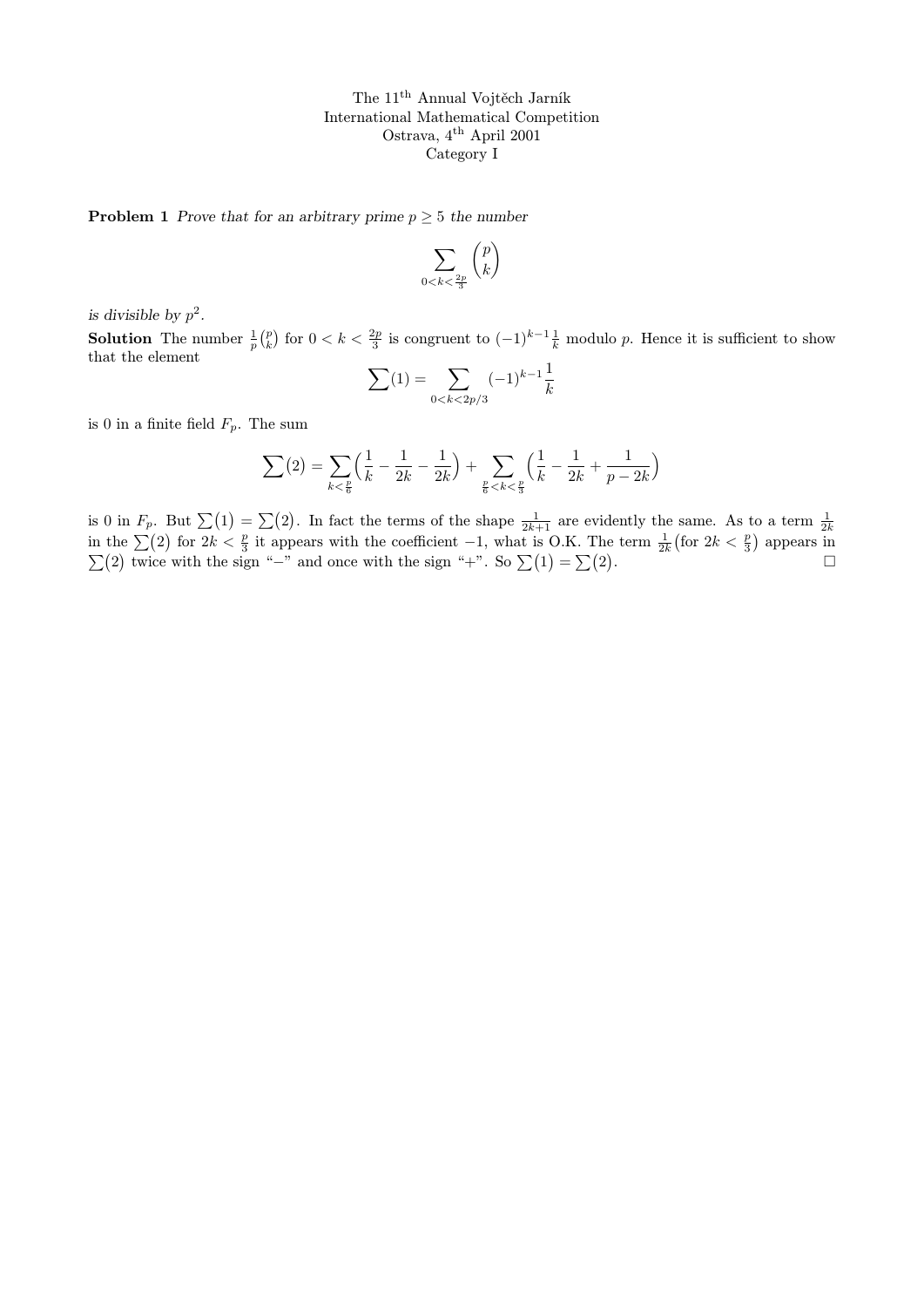**Problem 2** Let  $n \geq 2$  be a natural number. Prove that

$$
\prod_{k=2}^{n} \ln k < \frac{\sqrt{n!}}{n}
$$

.

**Solution** Consider  $f : [1, \infty) \to \mathbb{R}$  defined by

$$
f(t) = 2\ln t - t + \frac{1}{t}.
$$

We have

$$
f'(t) = -\frac{(t-1)^2}{t^2},
$$

hence f' is negative on  $(1, \infty)$ . Therefore f is strictly decreasing. Since  $f(1) = 0$ , the function f has negative values on  $(1, \infty)$ . So

$$
(\forall t \in (1, \infty)) \quad \left(2\ln t - t + \frac{1}{t}\right) \frac{1}{t^2 - 1} < 0.
$$

Putting  $x = t^2$  in the above inequality we obtain that

$$
(\forall t \in (1, \infty)) \quad \frac{\ln x}{x - 1} < \frac{1}{\sqrt{x}}.
$$

Hence

$$
\prod_{k=2}^{n} \frac{\ln k}{k-1} < \prod_{k=2}^{n} \frac{1}{\sqrt{k}} = \frac{1}{\sqrt{n!}}
$$
\n
$$
\prod_{k=2}^{n} \ln k < \frac{(n-1)!}{\sqrt{n!}} = \frac{\sqrt{n!}}{n}.
$$

and

**Solution** We prove that  $\ln k < \sqrt{k} \cdot \frac{k-1}{k}$  for  $k \in \mathbb{N}$  and  $\geq 2$ . Let us consider the functions  $f(x) = \ln x$  and  $g(x) = \sqrt{x} \cdot \frac{x-1}{x}$ . It is

$$
f(1) = g(1) = 0 \text{ and } f'(x) = \frac{1}{x},
$$
  

$$
g'(x) = \frac{1}{2\sqrt{x}} \frac{x-1}{x} + \sqrt{x} \frac{1}{x^2},
$$
  

$$
g'(x) - f'(x) = \frac{1}{2\sqrt{x^3}} (x - 1 + 2 - 2\sqrt{x}) = \frac{1}{2\sqrt{x^3}} (\sqrt{x} - 1)^2,
$$

which is = 0 for  $x = 1$  and > 0 for  $x > 1$ . It proves that  $g(x) > f(x)$  for  $x > 1$ , as we needed. Now by multiplying  $\ln k < \sqrt{k} \cdot \frac{k-1}{k}$  over  $k = 2, 3, ..., n$  we get

$$
\prod_{k=2}^{n} \ln k < \left(\prod_{k=2}^{n} \sqrt{k}\right) \cdot \frac{1}{2} \cdot \frac{2}{3} \cdot \ldots \cdot \frac{n-1}{n} = \sqrt{n!} \cdot \frac{1}{n},
$$

the problem solved.  $\Box$ 

 $\Box$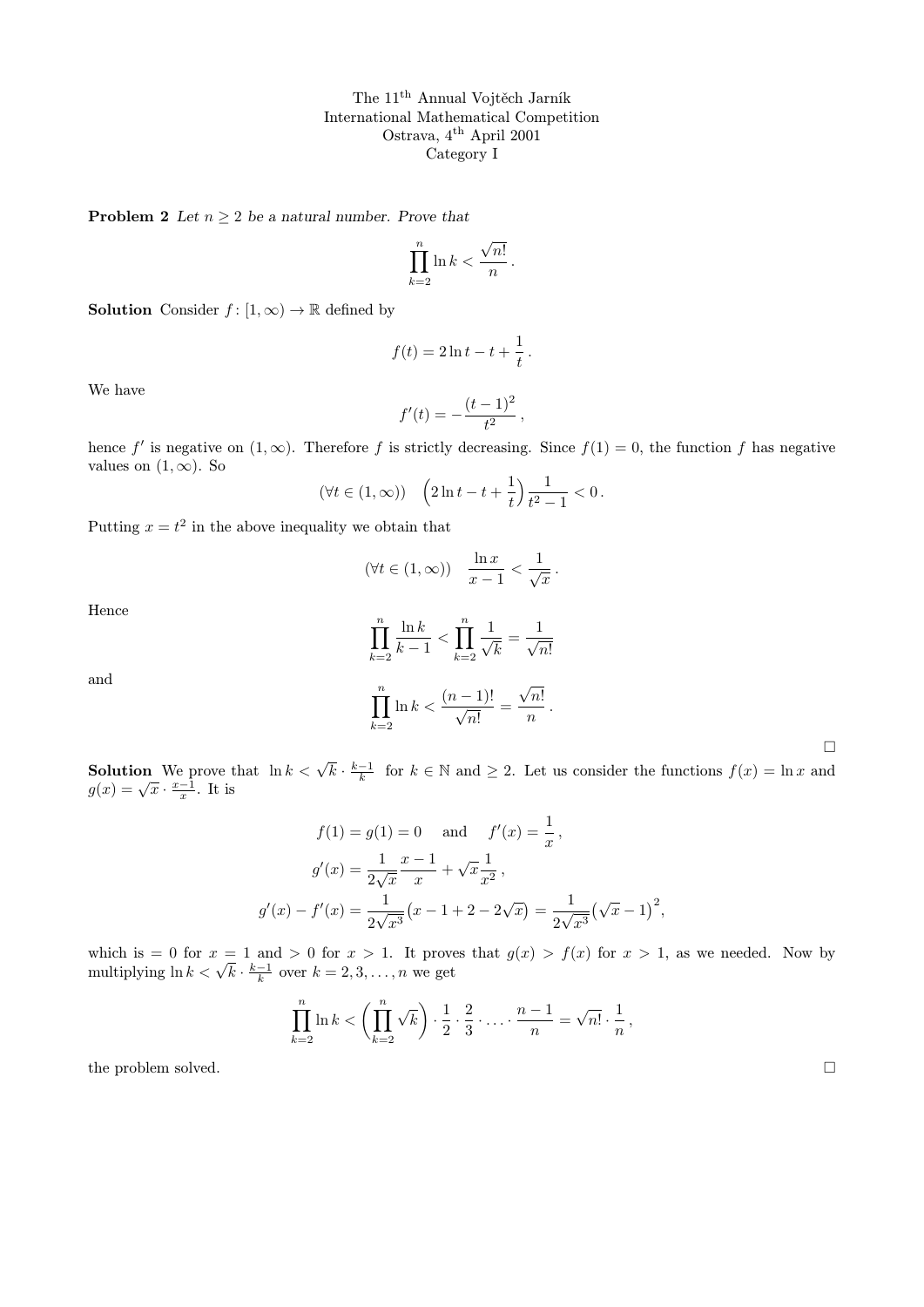**Problem 3** Let  $A, B, C$  be sets in  $\mathbb{R}^n$ . Suppose that A is nonempty and bounded, that C is closed and convex, and that  $A + B \subseteq A + C$ . Show the inclusion  $B \subseteq C$ .

We remind you that

$$
E + F = \{e + f : e \in E, f \in F\}
$$

and  $D \subseteq \mathbb{R}^n$  is convex when

$$
\forall x, y \in D \,\forall t \in [0,1]: tx + (1-t)y \in D.
$$

Solution We will use the following lemma.

**Lemma** Let  $a_1, \ldots, a_m$  be points of a convex set  $D \subseteq \mathbb{R}^n$ . Let  $\lambda_1, \ldots, \lambda_m \geq 0$  with  $\lambda_1 + \cdots + \lambda_m = 1$ . Then  $\lambda_1 a_1 + \cdots + \lambda_m a_m \in D.$ 

**Proof** We argue by induction on m. When  $m = 1$  the assertion is trivial. Suppose that the assertion holds when  $m$  is some positive integer  $k$ . Let

$$
x = \lambda_1 a_1 + \cdots + \lambda_{k+1} a_{k+1},
$$

where  $a_1, \ldots, a_{k+1} \in D$  and  $\lambda_1, \ldots, \lambda_{k+1} \geq 0$  with  $\lambda_1 + \cdots + \lambda_{k+1} = 1$ . At least one  $\lambda_i$  must be less than 1, say  $\lambda_{k+1}$  < 1. Write

$$
y = \frac{\lambda_1}{\lambda}a_1 + \cdots + \frac{\lambda_k}{\lambda}a_k,
$$

where

$$
\lambda = \lambda_1 + \dots + \lambda_k = 1 - \lambda_{k+1} > 0.
$$

By the induction hypothesis,  $y \in D$ . Since D is convex and contains both y and  $a_{k+1}$  the equation  $x =$  $\lambda y + \lambda_{k+1} a_{k+1}$  shows that  $x \in D$ . This completes the proof by induction.

Let  $a_0 \in A$ . If  $b \in B$ , then  $a_0 + b \in A + B \subseteq A + C$ , and so there exists  $a_1 \in A$ ,  $c_1 \in C$  such that  $a_0 + b = a_1 + c_1$ . Similarly, there exist  $a_2, \ldots, a_i \in A$  and  $c_2, \ldots, c_i \in C$  with

$$
a_1 + b = a_2 + c_2, \ldots, a_{i-1} + b = a_i + c_i.
$$

We add the i equations above together to deduce that

$$
a_0+ib=a_1+c_1+\cdots+c_i.
$$

Since C is convex, the point  $x_i$  defined by the equation

$$
x_i = \frac{1}{i}(c_1 + \dots + c_i)
$$

lies in C (Lemma). Now

$$
||b - x_i|| = \frac{1}{i} ||a_i - a_0|| \to 0 \text{ as } i \to \infty,
$$

since A is bounded. Thus  $x_i \to b$  as  $i \to \infty$ . But C is closed, whence  $b \in C$  and  $B \subseteq C$ .

**Solution** For contradiction suppose there is  $b \in B$  which  $\notin C$ . Since C is convex and closed, there existS  $(n-1)$ -dimensional hyperplane H such that it separates b and C. Denote  $\vec{n}$  the normal vector of H orientated in direction of point b. Now every point x of space  $\mathbb{R}^n$  can be expressed as  $x = h_x + a\vec{n}$ , where  $h_x \in H$  and  $a \in \mathbb{R}$ . From this define linear function  $f(x) = a$ . It is clear that  $f(b) > 0$  and  $f(C) < 0$ . Take now sup  $f(a)$  (it  $a \in A$ is finite since A is bounded) and point  $a_0$  such that  $f(a_0) > \sup_{a \in A} f(a) - f(b)$ . Then clearly, since function f is linear, it holds

$$
f(a_0 + b) = f(a_0) + f(b) > (f(a) - f(b)) + f(b) > f(a) + f(c) = f(a + c),
$$

for all  $a \in A$  and  $c \in C$ . But it is contradiction with  $f(A+B) \subseteq f(A+C)$  (which follows from  $A+B \subseteq A+C$ ).  $\Box$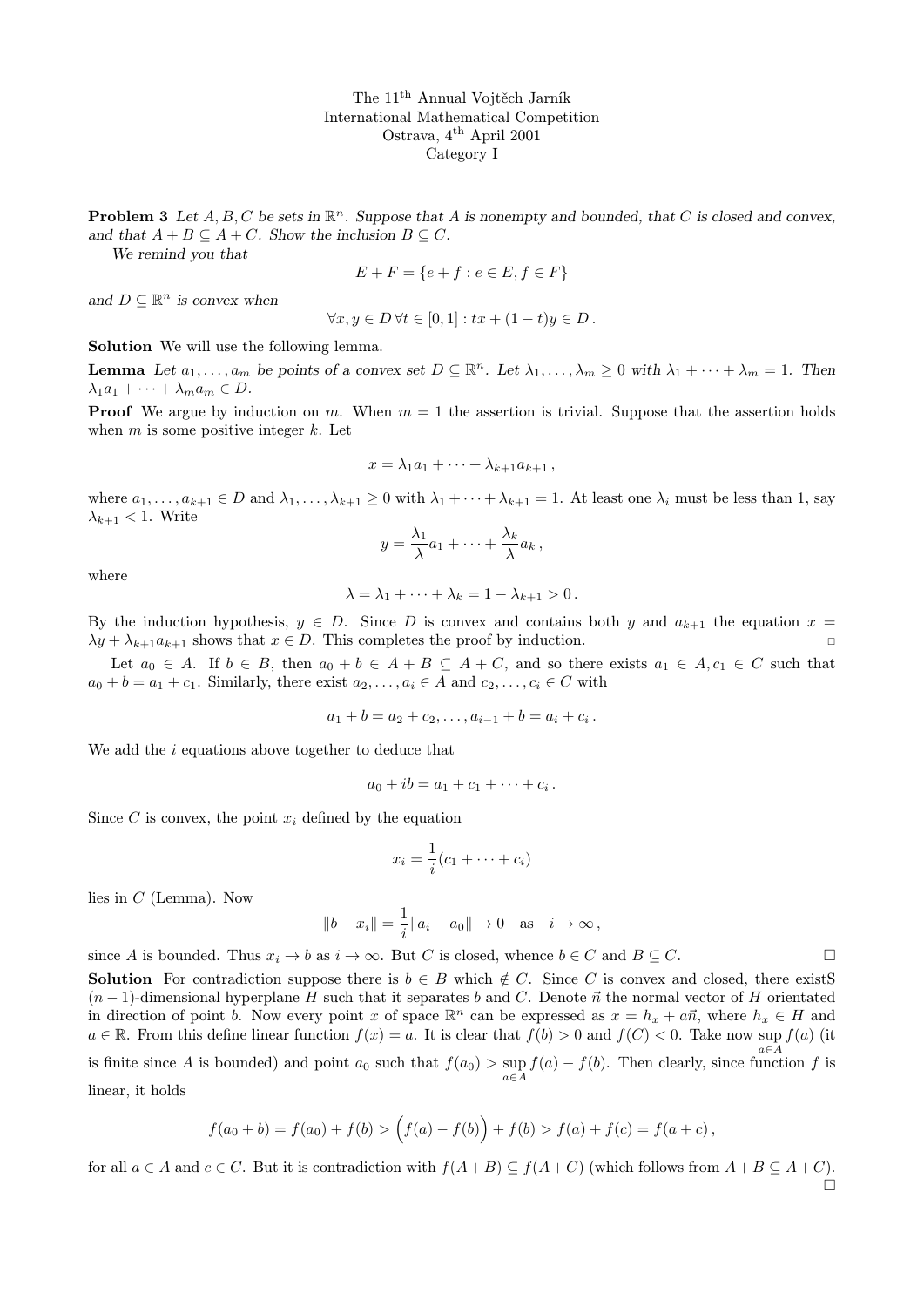**Problem 4** Let A be a set of positive integers greater than 0 such that for any  $x, y \in A$ ,  $x > y$ ,

$$
x - y \ge \frac{xy}{25}
$$

.

Find the maximal possible number of elements of the set A. **Solution** For  $x > y \ge 25$  we have

$$
x - y < x \le \frac{xy}{25}.
$$

Hence A contains at most one element greater than 24. Let  $A = \{x_1, x_2, \ldots, x_n\}$  where  $x_1 < x_2 < \cdots < x_n$ ,  $x_{n-1}$  < 25. For the differences  $d_j = x_{j+1} - x_j$ ,  $1 \le j \le n-1$ , we get

$$
d_j \ge \frac{x_{j+1}x_j}{25} = \frac{(x_j + d_j)x_j}{25},
$$

which yields

$$
d_j \ge \frac{x_j^2}{25 - x_j}.
$$

Since the function  $g(x) = \frac{x^2}{25-x^2}$  $\frac{x^2}{25-x}$  is increasing in the interval [0, 25), we obtain succesively

$$
x_5 \ge 5, \quad d_5 \ge g(5) > 1,
$$
  
\n
$$
x_6 \ge 7, \quad d_6 \ge g(7) > 2,
$$
  
\n
$$
x_7 \ge 10, \quad d_7 \ge g(10) > 6,
$$
  
\n
$$
x_8 \ge 17, \quad d_8 \ge g(17) > 36,
$$
  
\n
$$
x_9 \ge 54.
$$

So, we get  $n \leq 9$ . Simultaneously, we can see that the set with 9 elements

$$
A = \{1, 2, 3, 4, 5, 7, 10, 17, 54\}
$$

satisfies all the conditions.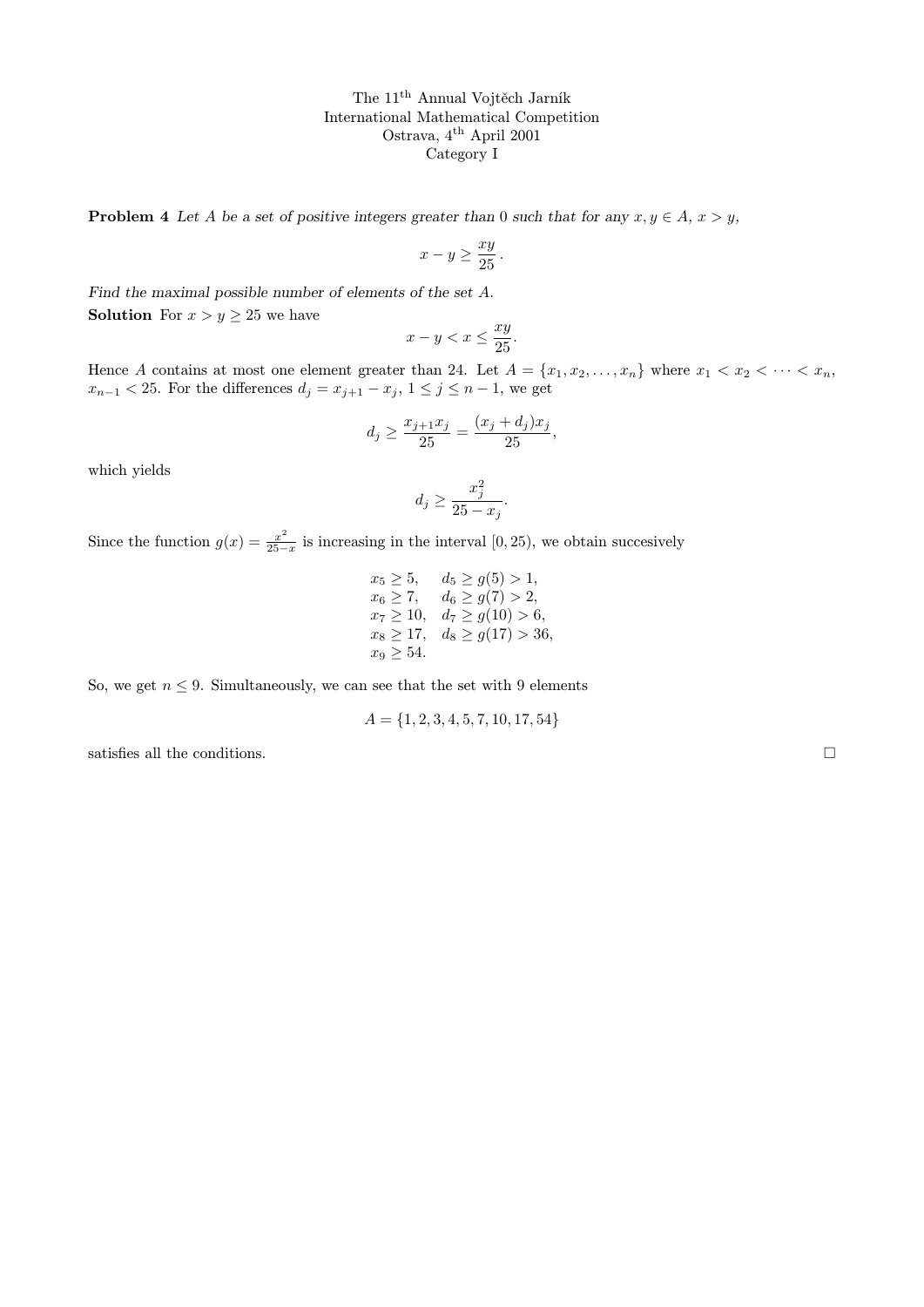**Problem 1** Let  $n \geq 2$  be an integer and let  $x_1, x_2, \ldots, x_n$  be real numbers. Consider  $N = \binom{n}{2}$  sums  $x_i + x_j$ ,  $1 \leq i < j \leq n$  and denote them by  $y_1, y_2, \ldots, y_N$  (in arbitrary order). For which n are the numbers  $x_1, x_2, \ldots, x_n$ uniquely determined by the numbers  $y_1, y_2, \ldots, y_N$ ?

**Solution** The answer is  $n \neq 2^p$ .

Denote the kth symmetric polynomial in  $x_1, x_2, \ldots, x_n$  by  $\sigma_k$ . Further denote

$$
s_k = \sum_{i=1}^n x_i^k, \quad t_k = \sum_{i=1}^N y_i^k.
$$

The numbers  $x_1, x_2, \ldots, x_n$  are uniquely determined by the numbers  $\sigma_1, \sigma_2, \ldots, \sigma_n$  and these are uniquely determined by the numbers  $s_1, s_2, \ldots, s_n$  since we have the following identity:

$$
s_k - s_{k-1}\sigma_1 + s_{k-2}\sigma_2 - \cdots + (-1)^{k-1}s_1\sigma_{k-1} = (-1)^{k-1}k\sigma_k.
$$

So we will try to show that  $s_1, s_2, \ldots, s_n$  are determined by the numbers  $t_1, t_2, \ldots, t_n$ . We have

$$
2t_k + 2^k s_k = \sum_{i=1}^n \sum_{j=1}^n (x_i + x_j)^k = \sum_{i=1}^n \sum_{j=1}^n \sum_{r=0}^k {k \choose r} x_i^r x_j^{k-r} =
$$
  
= 
$$
2ns_k + \sum_{r=1}^{k-1} {k \choose r} s_r s_{k-r}.
$$

For  $n \neq 2^{k-1}$ , we get

$$
s_k = \frac{1}{2n - 2^k} \left( 2t_k - \sum_{r=1}^{k-1} \binom{k}{r} s_r s_{k-r} \right).
$$

Using induction with respect to k, we can conclude that for  $n \neq 2^p$ , the numbers  $t_1, t_2, \ldots, t_n$  determine uniquely the numbers  $s_1, s_2, \ldots, s_n$ .

For  $n = 2$  the numbers from the sets  $A_2 = \{0,3\}$  and  $B_2 = \{1,2\}$  have the same sums. Suppose that we have two disjoint sets  $A_n$ ,  $B_n$ , every with n elements, which have the same sums of all possible couples. Then the sets  $A_{2n} = A_n \cup (c + B_n)$  and  $B_{2n} = B_n \cup (c + A_n)$  for c large enought are disjoint with 2n elements and have the same sums of all possible couples.  $\Box$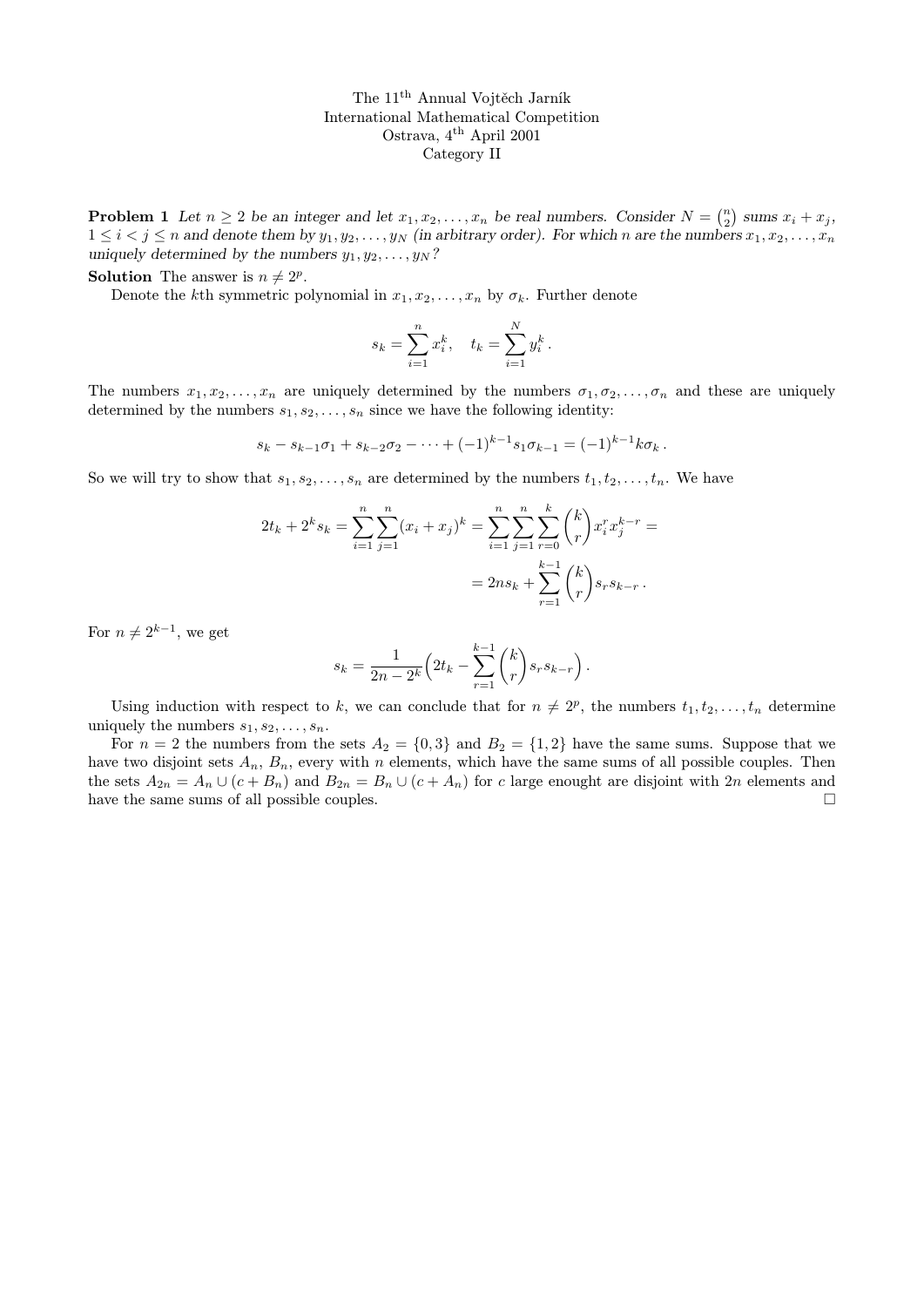**Problem 2** Let  $f: [0,1] \to \mathbb{R}$  be a continuous function of function  $\{f_n\}$ ,  $f_n: [0,1] \to \mathbb{R}$ . Define the sequence in the following way:

$$
f_{n+1}(x) = \int_0^x f_t, \, n = 0, 1, 2, \dots
$$

Prove that if  $f_n(1) = 0$  for all n, then  $f(x) \equiv 0$ .

**Solution** Using induction on k, we prove that for any  $n, k \geq 0$  integers

$$
\int_0^1 (1-t)^k f_n(t) = k! \cdot f_{n+k}(1).
$$
 (1)

This is trivial for  $k = 0$ . For greater k,

$$
\int_0^1 (1-t)^k f_n(t) = [(1-t)^k f_{n+1}(t)]_{t=0}^1 + k \int_0^1 (1-t)^{k-1} f_{n+1}(t) =
$$
  
= 0 + k \cdot (k-1)! \cdot f\_{(n+1)+(k-1)}(1) = k! \cdot f\_{n+k}(1).

From (1) it follows for an arbitrary polynomial p, that  $\int_0^1 p \cdot f = 0$ .

By Weierstrass' theorem, for an arbitrary  $\varepsilon > 0$  there exists a polynomial  $p_{\varepsilon}$  such that  $|p_{\varepsilon}(t) - f(t)| < \varepsilon$  for all  $t \in [0, 1]$ . This implies

$$
\int_0^1 f^2 = \int_0^1 f^2 - \int_0^1 p_\varepsilon \cdot f = \int_0^1 (f - p_\varepsilon) f \leq \varepsilon \int_0^1 |f|.
$$

This holds for any  $\varepsilon$ , thus  $\int_0^1 f^2 = 0$ . This implies  $f \equiv 0$ .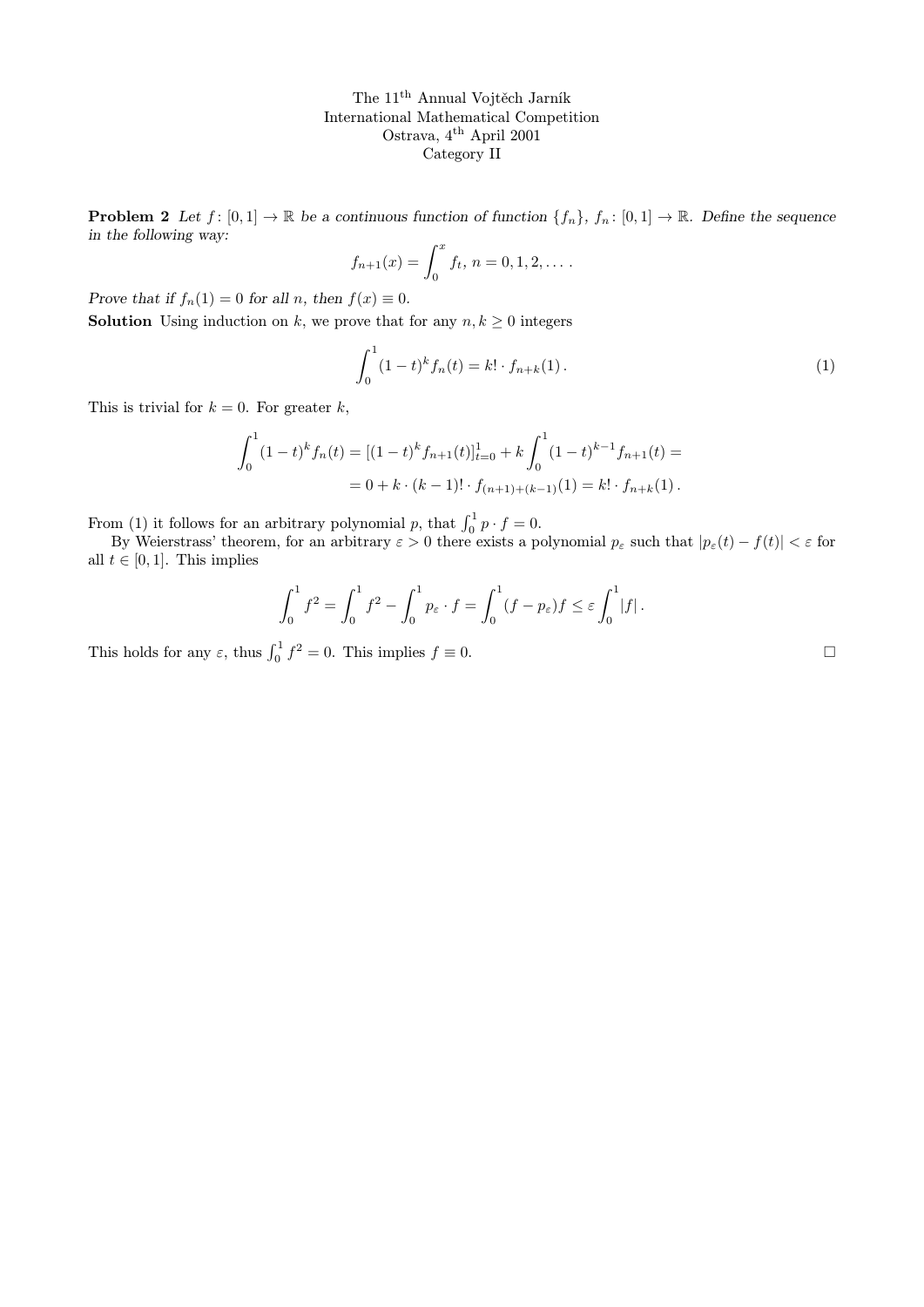**Problem 3** Let  $f : (0, +\infty) \to (0, +\infty)$  be a decreasing function, satisfying

$$
\int_0^\infty f(x) < \infty \, .
$$

Prove that  $\lim_{x \to \infty} x f(x) = 0$ .

**Solution** As first we prove that  $\liminf_{x\to\infty} x f(x) = 0$ . Let  $\liminf_{x\to\infty} x f(x) = c > 0$ , that implies  $\exists x_0 \forall x > x_0$ :  $xf(x) > c' > 0$ , or  $f(x) > \frac{c'}{x}$  $\frac{c'}{x}$ , and we get:

$$
\int_0^\infty f(x) > \int_{x_0}^\infty f(x) > \int_{x_0}^\infty \frac{c'}{x} = \infty,
$$

a contradiction.

Now, let us suppose  $\limsup x f(x) = c > 0$ . It implies  $\forall y \exists x > y : xf(x) \geq \frac{c}{2}$ . We have also constructed a sequence  ${x_n}_{n=1}^{\infty}$ , satisfying:

$$
x_n \to \infty
$$
, and  $x_n f(x_n) \ge \frac{c}{2} > 0$ , which is the same as  $f(x_n) \ge \frac{c}{2x_n}$ .

Since f is decreasing:  $f(x) > f(x_n)$ , for  $x \in (x_{n-1}, x_n]$  and

$$
\infty > \int_0^{\infty} f(x) > \sum_{n=1}^{\infty} (x_n - x_{n-1}) f(x_n) \ge
$$
  
 
$$
\geq \frac{c}{2} \sum_{n=1}^{\infty} \frac{x_n - x_{n-1}}{x_n} = \frac{c}{2} \sum_{n=0}^{\infty} \left( 1 - \frac{x_{n-1}}{x_n} \right).
$$

So we have a sequence  ${x_n}_{n=1}^{\infty}$  such that  $x_n \to \infty$  and  $\sum_{n=1}^{\infty}$  $\left(1-\frac{x_{n-1}}{x}\right)$  $\left(\frac{n-1}{x_n}\right) < \infty.$ To make a proof clearer, we will do a substitution  $b_n = 1 - \frac{x_{n-1}}{x_n}$  $\frac{a_{n-1}}{x_n}$ . Sequence  ${b_n}_{n=1}^{\infty}$  satisfies:

$$
\sum_{n=1}^{\infty} b_n < \infty \text{ and } \prod_{n=1}^{\infty} (1 - b_n) = \lim_{n \to \infty} \frac{x_0}{x_n} = 0.
$$

Second condition for a sequence  ${b_n}_{n=1}^{\infty}$  is the same as  $\sum_{n=1}^{\infty} -\ln(1-b_n) = \infty$ . From the ratio criterion for convergence of the infinity sums, if

$$
\sum_{n=1}^{\infty} b_n < \infty \quad \text{and} \quad \sum_{n=1}^{\infty} -\ln(1 - b_n) = \infty,
$$
\n
$$
\lim_{n \to \infty} \frac{-\ln(1 - b_n)}{b_n} = \infty
$$

should hold. But above limit is equal to 1, as can be easy checked by many ways. (From  $\sum_{n=1}^{\infty} b_n < \infty$ , we get  $b_n \to 0$ , and

$$
\lim_{n \to \infty} \frac{-\ln(1 - b_n)}{b_n} = \lim_{b_n \to 0} \frac{-\ln(1 - b_n)}{b_n} \stackrel{\text{L'H}}{=} \lim_{b_n \to 0} \frac{\frac{1}{1 - b_n}}{1} = 1.
$$

This yields to contradiction.

As a conclusion we have  $\liminf_{x \to \infty} x f(x) = 0$  and  $\limsup_{x \to \infty} x f(x) = 0$ .

**Solution** For contradiction assume that  $\lim_{x\to\infty} xf(x) = 0$  is not true. Then it must exist increasing sequence  ${x_i}_{i=1}^{\infty}, x_i \to \infty$ , such that exists  $\varepsilon > 0$  that  $x_i f(x_i) > \varepsilon$  for all  $x_i$ . Moreover, we can choose subsequence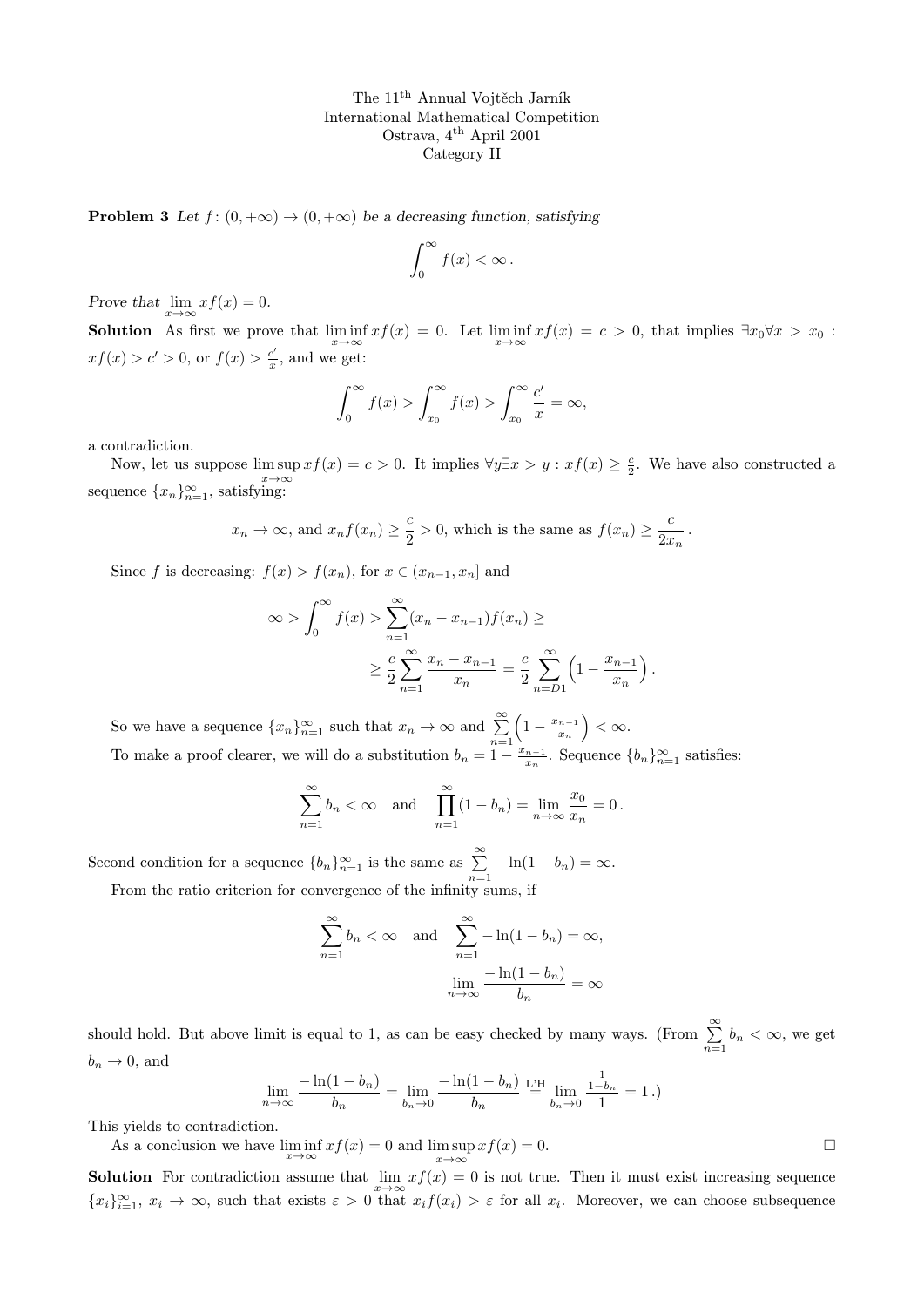$\{y_i\} \subset \{x_i\}$ , such that  $y_{i+1} \geq 2y_i$ . Then following inequalities hold (inequality  $(*)$ ) holds, because f is decreasing function):

$$
\int_0^\infty f(x) \geq \sum_{n=2}^\infty (y_n - y_{n-1}) f(y_n) \geq \frac{1}{2} \sum_{n=2}^\infty y_n f(y_n) \geq \frac{1}{2} \sum_{n=2}^\infty \varepsilon = \infty.
$$

This contradicts the assumption that  $\int_0^\infty$ 0  $f(x) < \infty$ .